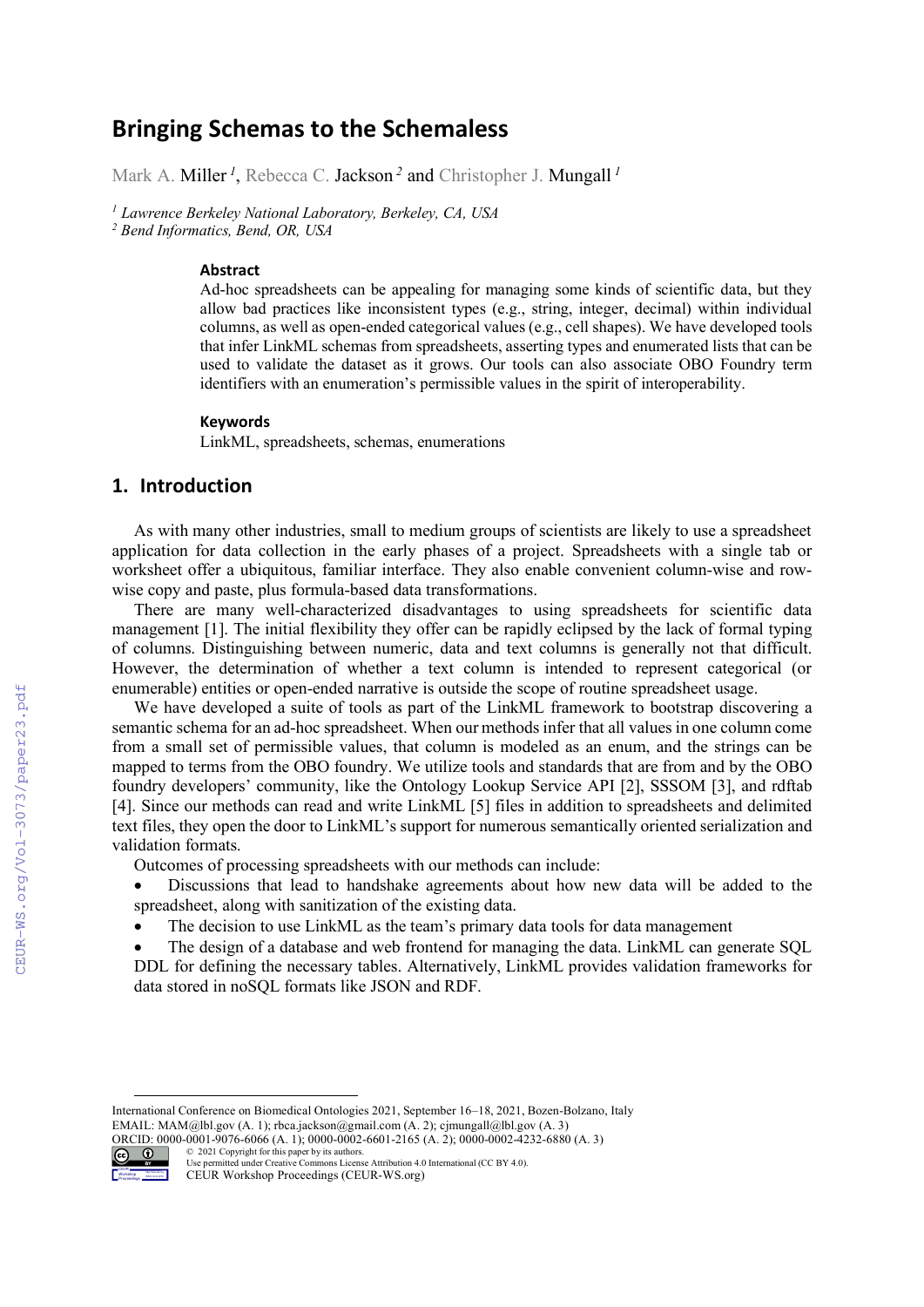## **2. Background**

We have developed a method for inferring a semantic model from the most common data serializations, including delimited text files. In the case of CSV or TSV files, it is assumed that each row represents one instance of a single class, each column header represents one predicate P, and the contents of each cell represent the object of a P relationship with that instance. Patterns observed in the columns can be used to specify the range of the predicates: all numerical columns would specify a numerical range, columns with high entropy would specify a very open type, like String, and columns with extensive re-use of a limited set of textual values would be interpreted as categorical objects, perhaps the labels of classes that are defined elsewhere.

Methods are provided for proposing term identifiers with the same semantics as the observed labels. Specifically, the one term that best accounts for the longest span of cell contents is injected back into the inferred model. We provide support for running term mappings against locally downloaded files or over REST APIs, like that provided by OLS. We use SQLite for storing ontology content locally, so installing a database engine is not required. While the results are almost guaranteed to include some false positives and false negatives, the inclusion of lexical similarity metrics enables an expert reviewer to rapidly curate the mappings.

Inferred models are serialized in YAML, following the LinkML framework. This serialization can be converted to a wide variety of formats familiar to ontologists, like RDF, OWL and JSON-LD, can also be used to generate Python Dataclasses, and can drive validation, when converted to SHEX or JSON schema. The mappings from categorical cell contents to term identifiers can also be saved as SSSOM tables.

## **3. Methods**

Our methods can be found in the turbomam/schemas-for-schemaless GitHub repository. There, we illustrate the usefulness of this schema inference and mapping workflow with a table of microbial traits from bacteria-archaea-traits/bacteria-archaea-traits. This repository aggregates over twenty sources of knowledge about bacterial and archaeal traits. One use case for the tabular outputs from this repository, such as condensed species NCBI.csv, is the construction of a knowledge graph such as Knowledge-Graph-Hub/kg-microbe. If the knowledge graph is to succeed in sustainably linking even more data sources, string values like "flask" the "cell shape" column should be normalized to identifiers like MICRO:0000406, which bears the label "pear-shaped cell" and the exact synonym "flask".

We start with a Makefile that:

- clones the linkml/linkml-model-enrichment GitHub repository
- clones bacteria-archaea-traits/bacteria-archaea-traits

applies the infer model.py script from linkml-model-enrichment/linkml model enrichment to the output/ condensed\_traits\_NCBI.csv file from bacteria-archaea-traits/output/ data file. An inferred schema in the LinkML format, serialized as a YAML file, results

- downloads the rdftab executable
- downloads ontologies that we expected to be applicable to the bacterial traits file: pato.owl and uberon.owl
- creates an SQLite database and populates it with statements from the downloaded OWL files, using rdftab

The remainder of the workflow is implemented in Python:

- term ID and label pairs are quickly retrieved from the rdftab SQLite database
- The inferred LinkML schema for condensed traits NCBI.csv is parsed, and the permissible values for the cell\_shape column are extracted.
- The permissible values are sanitized with lowercasing, whitespace normalization and replacement of several punctuation characters.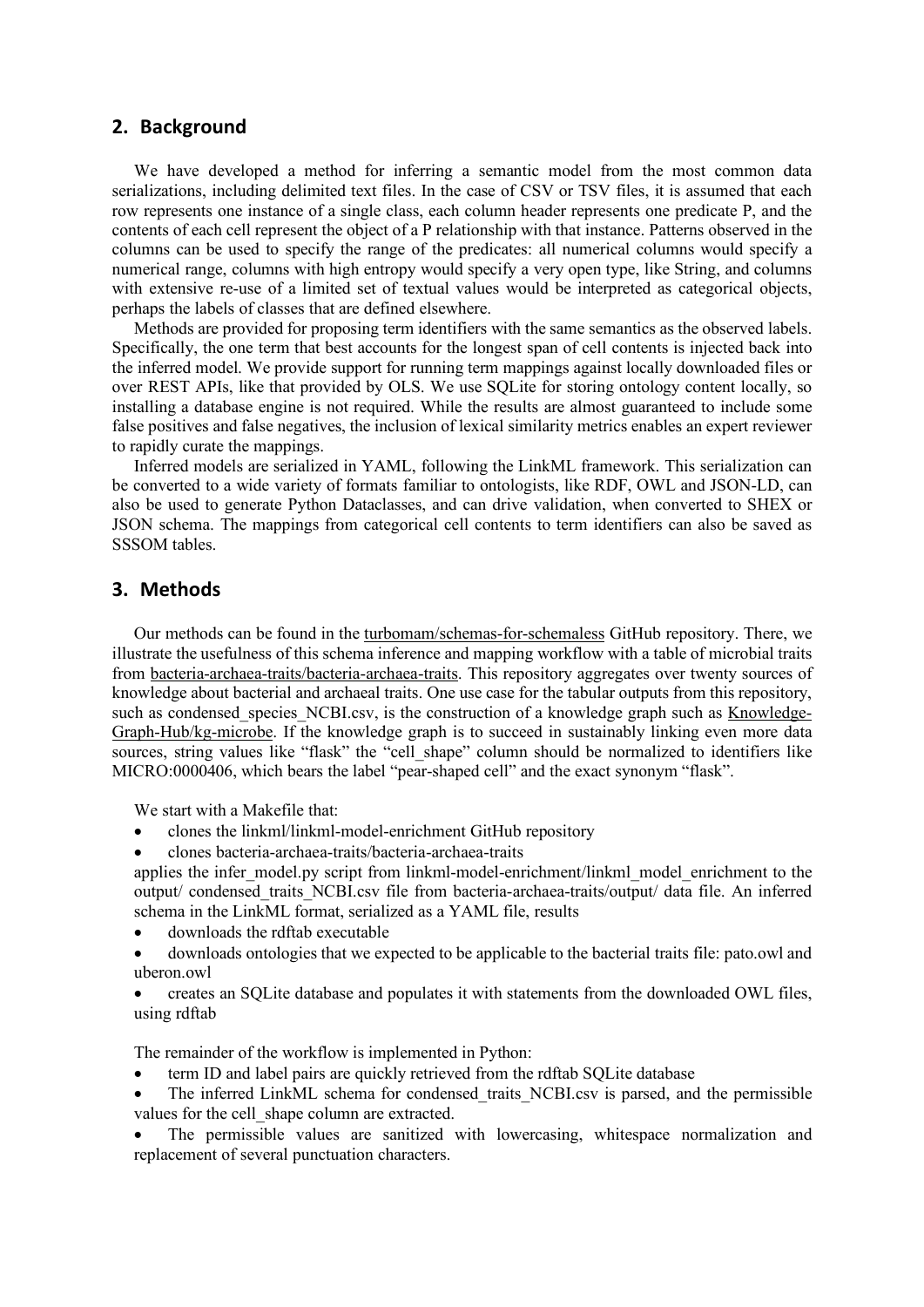• A first pass of mapping the cell shape enum permissible values to OBO foundry terms is performed by merging the sanitized values against the labels obtained from the rdftab SQLite database.

• Sanitized cell shape enum permissible values that don't match any labels from the rdftab SQLite database are submitted to the OLS search API

• Additional metadata for each matching class is retrieved with a. sperate API call in order to determine what kind of relationship justified the match (exact synonym from Genbank, close synonym, etc.)

• One best OLS hit for each Sanitized cell\_shape\_enum is retained, based on relevance and string similarity metrics.

The term mappings from the rdftab SQLite and OLS paths are merged, and any Sanitized cell\_shape\_enum permissible values that failed to map are reported

The mappings are injected back into the LinkML model

## **4. Results**

condensed traits NCBI.csv consists of 172,325 taxon rows x 35 columns of identifiers, metadata and traits, infer model.py automatically infers that the following columns take enumerable values:

- cell shape
- data source
- gram stain
- metabolism
- motility
- rRNA16S genes
- range salinity
- range tmp
- sporulation
- superkingdom

infer model.py can be forced to consider other columns as enumerable with the --enum-columns flag. The cell shape values in condensed traits NCBI.csv are already well normalized and the sanitization step does not shrink the number of strings that require mappings:

- bacillus
- branced
- coccobacillus
- coccus
- disc filament
- flask
- fusiform
- irregular
- NA
- pleomorphic
- ring
- spindle
- spiral

Four terms obtain mappings via merging with the rdftab database. (See Jupyter notebook for an accounting [6].) All of the remaining values obtain hits from the OLS search. However, seven values do not retrieve any acceptable mappings. For example, the cosine string similarity between the sanitized query and the best-matching annotation for the best matching term may be greater than our default cutoff of 0.05. Seven of the OLS matches come from MICRO and one each comes from OMP or NCBITAXON.